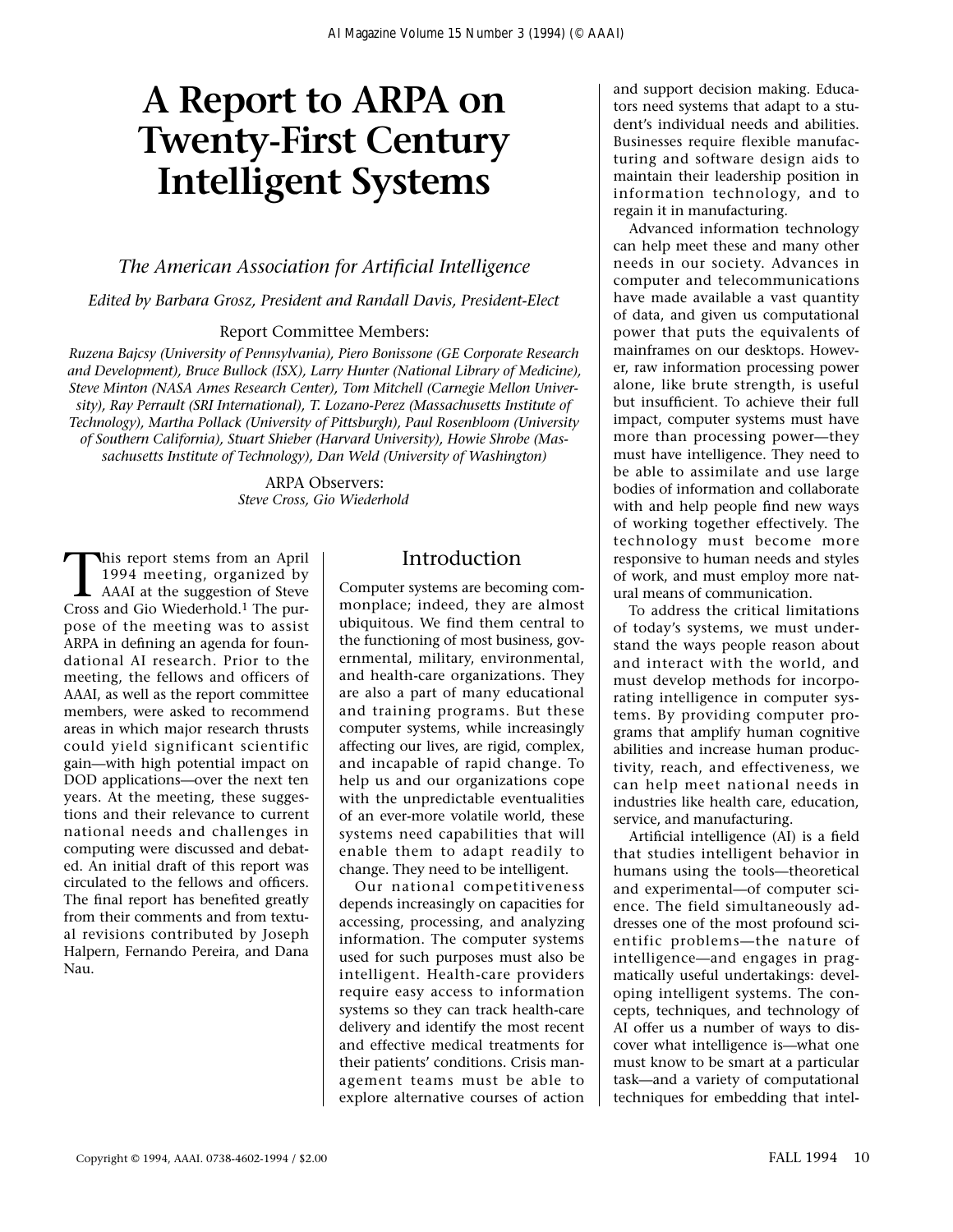ligence in a program.

This report describes AI research areas where fundamental scientific advances could enable intelligent systems to meet national needs. It sets this research in context by presenting four families of intelligent systems that make concrete the excitement of such systems and their potential payoff. Useful, if limited members of these families should be possible within five years, although the full visions are at least one to two decades away. These systems have applications in the full range of grand challenge and national applications areas, including health care, education and training, and the environment. In this report we will refer to these four types of systems as "high-impact applications systems."

*Intelligent Simulations:* Systems that generate realistic simulated worlds would enable extensive, affordable training and education that can be made available anytime and anywhere. A new generation of intelligent simulation capabilities could support the construction of programs that model complex situations, involving both complicated devices and significant numbers of intelligent simulated people. Uses of these capabilities range from crisis management to product evaluation and entertainment.

*Intelligent Information Resources:* Information-resource specialist systems would support effective use of the vast resources of the national information infrastructure. These systems would work with their users to determine users' information needs, navigate the information world to locate appropriate data sources—and appropriate people—from which to extract relevant information. They would adapt to changes in users needs and abilities as well as changes in information resources. They would be able to communicate in human terms in order to assist those with limited computer training.

*Intelligent Project Coaches:* Software designed to act as an intelligent, longterm team member could help to design and to operate complex systems. An intelligent project coach system can assist with design of a complex device (such as an airplane) or a large software system by helping to preserve knowledge about tasks, to record the reasons for decisions, and to retrieve information relevant to new problems. It could help at the operational level to improve diagnosis, failure detection and prevention, and system performance. Project coach systems do not need to be experts themselves; rather, they could significantly boost capability and productivity by collaborating with human experts, assisting them by capturing and delivering organizational memory.

*Robot Teams:* Intelligent robot system teams can perform tasks that are dangerous, such as environmental clean-up, mine removal, fire-fighting, and rescue operations. They can also perform those tasks that, while essential to the smooth functioning of our society, are mundane, repetitive, or unappealing to human workers. Individual robot team members may have limited capabilities; the teams need not be fully independent. Instead they can work together under human supervision, with robots doing the work and people providing direction and guidance.

Systems like these are motivated by and responsive to pressing national needs. Their technical requirements are considerably broader than AI alone can provide2 and will, in the coming years, be the goal of system developers in much hardware and software research. Advances across computing areas will contribute substantial power to the solutions developed. AI capabilities will be key to making the systems intelligent, adaptable, far more accessible to the general public, and, thus, dramatically more effective.

## The Underlying Foundation and the Research Need

A common core of capabilities is needed to construct intelligent systems in all the aforementioned categories. These include abilities to reason about the task being performed and basic common sense facts that affect it; to reason about the collaborative process and the knowledge and capabilities of other systems and people participating in an interaction; to communicate with users in human terms, producing and understanding combinations of spoken and written language, drawings, images, and gestures; to perceive the world; to coordinate perception, planning, and action; and to learn from previous experience and adapt behavior accordingly.

Understanding these capabilities in humans and developing computational techniques to embody them in programs has been a central focus of AI research. A solid foundation has been developed in the large body of previous research. This work produced the technology that underlies the few thousand knowledge-based expert systems used in industry today; it also made major contributions to the DART system, which was used in deployment planning in the Desert Shield effort, as well as many applications in planning, learning, perception, and language processing.3

A major challenge for the next decade is to significantly extend this foundation to make possible new kinds of high-impact application systems. Although the development of systems with the most sophisticated capabilities will require long-term effort, in each category more restricted but still usefully intelligent systems can and will be developed. The planning techniques used in DART exemplify this kind of nearer-term payoff and more immediate contribution to our society's needs.4

In 1969, prescient thinkers in the government and military saw the potential for payoff in national computer networks. The dream is now coming true, 25 years later, in a way that is having an enormous impact on America's global economic and strategic position during the information age. It took long-term vision and long-term support to realize the potential of networks.

What can we do *today* for the next 25 years? What can we undertake that will have an explosion of similar importance in five, ten, or even 25 years? What will seem a wise investment in 2019? This document sets out one promising research agenda.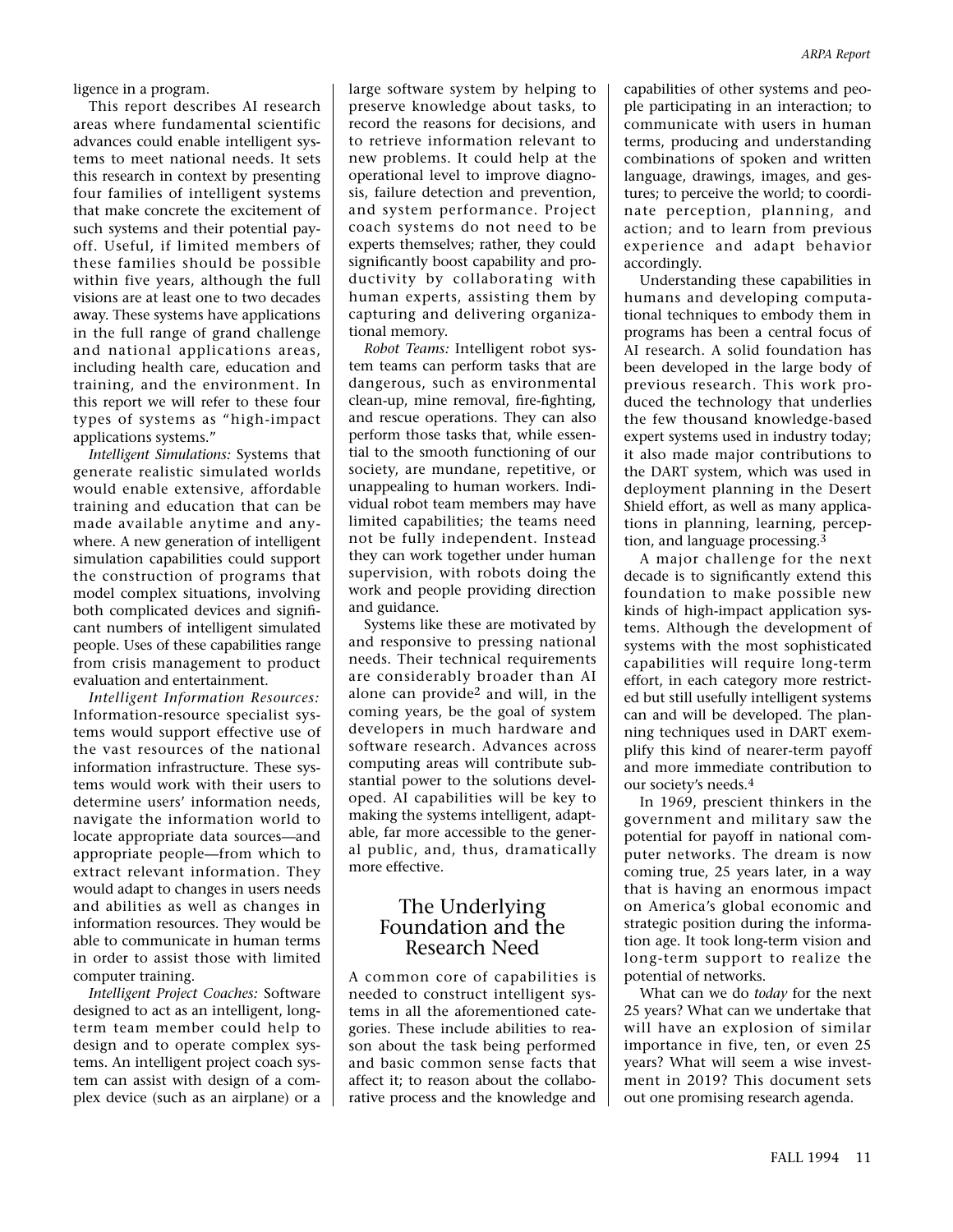In the next section of this report, we will describe in greater detail the different high-impact application systems and the intelligent-systems capabilities each needs. The Research Thrust Areas section then presents seven cross-cutting research areas that incorporate the major scientific problems that must be solved before such systems can be really useful. It also briefly characterizes the scientific and technological base on which this research can draw. In addition to the scientific challenges, there are issues of large systems engineering to be confronted and infrastructure needs that must be addressed; these are discussed in the Building Large Systems section.

# High-Impact Application Systems

#### Intelligent Simulation Systems

For many tasks, on-the-job training is extremely effective, providing the trainee with the chance to make real, on-the-spot decisions and see the consequences. On-the-job training is impossible, however, when a bad decision can be disastrous—for example, in controlling a steel mill, or making diagnoses and prescribing treatment in an operating room, or running a large company, or making battle management decisions . Simulation systems that could portray realistic simulated worlds, and in particular that had the capability to produce realistic simulations of people, would enable development of training systems for such situations. These same simulation capabilities are also important when the cost of assembling large groups of people for training is prohibitive.

Many educational, commercial, military, entertainment, and scientific applications require the capability of generating realistic simulated worlds.

*Training:* A training system for crisis management teams could provide first-hand practice in handling problems like those that arose during Hurricane Andrew; a large-scale battlefield simulation could be used to train commanders for new types of terrain, equipment, and tactics.

*Education:* An interactive history book could allow students to discuss the underlying causes and effects of the American Civil War with Abraham Lincoln and Robert E. Lee; an environment for learning Japanese could take the language learner on a simulated visit to Tokyo where he or she could interact with shopkeepers, taxi drivers, and business people; simulations of real markets that take into account information states of agents could allow students to explore the consequences of different economic theories.

*Industry and Commerce and Military Systems:* An evaluation environment for new products, such as automobiles or airplanes, could use simulations of people to test the feasibility of the product's construction, use, and maintenance before it has been built; a new product design could be "used" by simulated people although it existed only on paper; potential customers could try out the product in a simulation. Military systems design requires such capabilities. A new submarine, for example, that might cost one billion dollars to design, will contain miles of pipes and ducts. These conduits are often run through cramped passageways, which must also be used by people. Realistic simulations of a person's abilities to move through this maze can save millions of dollars of design cost and could significantly reduce the time to deployment of a new design.

*Entertainment:* An interactive mystery book could enable the reader and Sherlock Holmes to match wits with Dr. Moriarty.

Simulation, both computerized and manual, has a long history. Simulated worlds of many types are already becoming widely available. Current applications range from simple video games and building walkthroughs to the SIMNET battlefield simulations involving thousands of real and simulated agents. However, the simulated worlds that can be generated today have limited physical realism and lack realism in their simulations of people. Current simulation technologies are also expensive to program.

The systems we anticipate differ in both scale and function from those that exist today. The anticipated scale of next-generation simulations is illustrated by the problem of providing accurate simulations of a crisis like Hurricane Andrew that would be used

in training crisis managers. Such simulations might require thousands of actors to play the role of victims, fire fighters, police, and emergency rescue squads. It might be economical to use actual people for only a few of these roles; the rest could be simulated.

The advanced functionality we seek is illustrated by use during an actual crisis. An emergency coordinator might employ a simulation of the crisis to analyze different potential responses and predict their likely outcomes. Intelligent simulation technology can assist people in such stressful, time-pressured situations to look further ahead in determining the consequences of proposed actions.

A key challenge in achieving the potential of simulated worlds is constructing realistic humanlike agents. These agents must be able to coordinate perception, planning, and action (a research topic discussed in the Coordination of Perception, Planning, and Acting subsection), learn (see the Learning, Information, Elicitation, and Automatic Adaption subsection), understand and interact with their world (see the subsections on Perception and Reasoning and Representation), deal with other agents (see the subsection on Coordination and Collaboration), and use natural language (see the subsection on Human-Computer Communication in Multiple Modalities). Even generating a believable animation of a humanlike agent is a complex task: real-time generation of realistic facial expressions is difficult both conceptually and computationally, as is producing coordinated movement of the hundreds of joints in a human body used in such simple actions as getting into a car.

Providing all or even a significant portion of this functionality is a challenging mission. However, useful agents can be constructed with only some of these capabilities—even in limited form. For example, early results using the semi-automated OPFOR capability in SIMNET demonstrate the practical utility of even very simple simulated agents.

# Information-Resource Specialist Systems

The accumulation of information that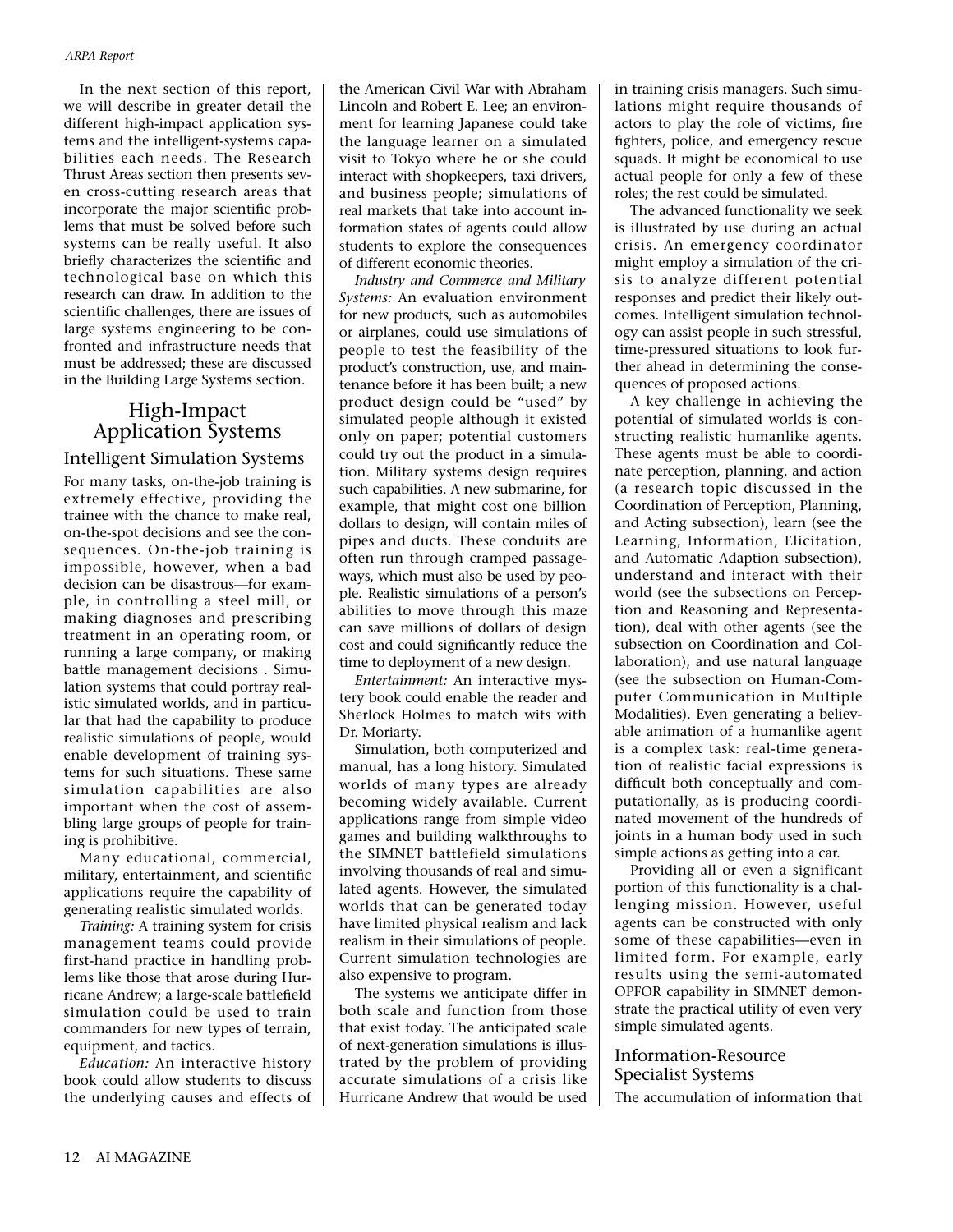is available electronically presents a major dilemma. The good news is that all of the world's electronic libraries are now at your disposal; the bad news is that you're on your own—there's no one at the information desk. For the NII to be useful, people will have to be able to find information relevant to their problems and tasks, in a reasonable amount of time, with reasonable effort.

A recent report by the Office of Science and Technology Policy noted that "[i]n the near future, every home and business could have an information appliance that combines the capabilities of telephone, television, newspaper, computer, and Internet services such as electronic mail." But the real power envisioned in this statement: the ability of an information appliance to provide users easy access to the information they need, and access to potential human collaborators—indeed the very notion of an "information appliance"—will be realized only if the appliances are intelligent. We need little more than the traditional example of the flashing 12:00 on thousands of VCRs to appreciate how a complex and unintelligent device can thoroughly undermine our efforts to benefit from it. Anyone frustrated by voice-mail systems that require navigation of long sequences of button presses recognizes the need to provide better ways of communicating with information systems.

An information-resource specialist system (IRSS) could meet a wide range of needs at home, at work, and at school. Such systems would be tailored to individual users rather than a single project and its needs; consequently an IRSS would be able to assist its user with a broad range of information needs.

The clearest uses of IRSSs are as aids to finding information related to a specific problem. For example, a teacher designing a new course might use his or her IRSS to find relevant background materials, slides to use in his or her presentation, or even information about similar courses taught elsewhere. Some of the resources the teacher locates might be used later by students in the course. A rural doctor whose patient presents a rare condi-

tion might use his or her IRSS to help assess different treatments or identify new ones or to locate and consult with an appropriate specialist. A neurosurgeon might use his or her IRSS to search a national database for cranial tomography images that resemble the image for a gunshot victim to locate techniques that were used in similar situations and the doctors who used them.

An IRSS could help track information over long periods of time. For example, a market analyst for a major department store chain might use his or her IRSS to help identify emerging industry trends. The IRSS would automatically monitor national trade databases, and detect and alert its user to changing market patterns.

To realize their enormous potential, IRSSs must be powerful, flexible, and easy to use. Users must be able to communicate in whatever way is most natural to them: typing or speaking, for example, in their native language rather than some artificially designed language. The IRSS must allow the use of diagrams and gestures, combining media and modalities in whatever mix is best for getting the message across (see the subsections Perception, Human-Computer Communication in Multiple Modalities, and Content-Based Retrieval). The commands that users issue will be general and often vague; nevertheless the IRSS must accurately determine how to perform such commands (see subsection Coordination of Perception, Planning, and Acting). The information that a user needs will often not be stored at any one site; thus the IRSS will need to be able to access multiple sites and recognize common information. To actively and continuously seek out useful information, an IRSS will need to learn which topics are of long- and short-term interest to each user (see the subsection Learning, Information Elicitation, and Automatic Adaption). Finally, several specialist systems may need to coordinate to locate the relevant information (see the subsection Coordination and Collaboration).

#### Intelligent Project Coaches

The world is becoming increasingly complex and information rich. Not

long ago, automobile engines had carburetors with manual adjustments; now they have microprocessor controlled components and local area networks operating inside the engine compartment. The richness and complexity of these systems are both appealing and daunting. Automobiles can be more energy efficient and less polluting if they are carefully designed and controlled, but complex designs are more difficult to create and harder to debug, modify, and operate. The problems of complexity are nowhere more evident than in the problem of design, modification, and maintenance of the hardware and software that make up complex computer systems.

Recent world-wide political and financial events have intensified the need to renew the competitiveness of manufacturing industries. In response to this need, computerized tools are being developed for a wide variety of design and manufacturing activities, including design development, design analysis, process planning, production planning and scheduling, and production control. However, many of these tools have not been widely accepted by industry because they are difficult to use, inflexible, or lack power.

The Boeing 777 aircraft illustrates major advances in design technology: new tools enabled designers to check spacing and clearance so accurately that a physical mock-up version of the plane was not needed. Even so, these tools still had limitations. They did not incorporate, for example, vast quantities of design information. As a result, engineers had to manually consult printed documents. Other information, such as some of the compromises made in the design process, was never recorded. Now lost, this information will be greatly missed when the design is revised (as all designs are) in the future. Nor did the tools automate, to any extent, methods for assessing the habitability of the designed aircraft or the usefulness of the design.

Intelligent project coach systems [IPCs] can address such needs. They could function as coworkers, assisting and collaborating with design or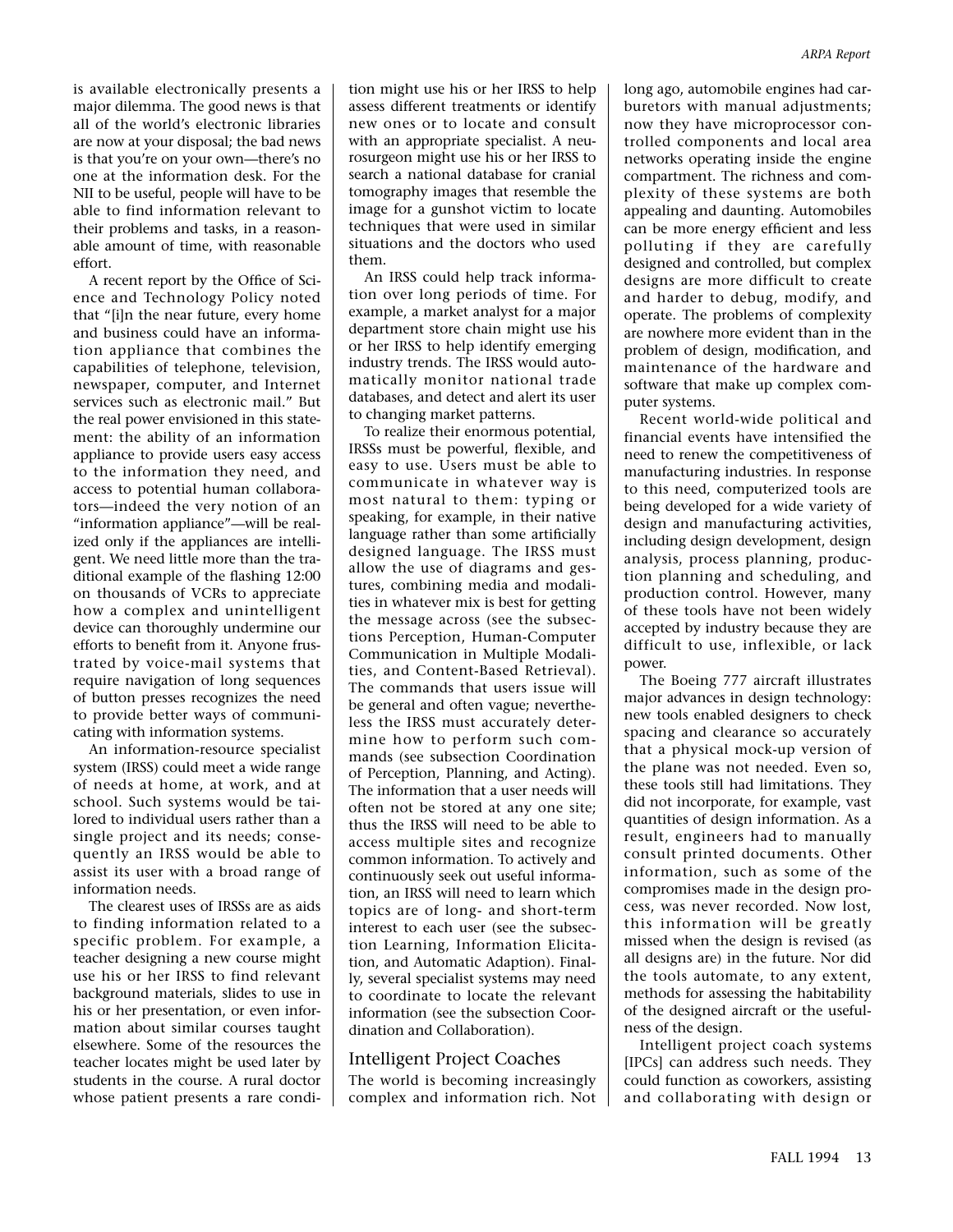operations teams for complex systems. They could also supply institutional memory. The IPC could remember and recall the rationale of previous decisions, and, in times of crisis, explain the methods and reasoning previously used to handle that situation. IPCs would typically incorporate intelligent simulation and information resources systems as components.

*Design associates* are an IPC type that could assist business, governmental, and scientific design activities. While engineers design artifacts, politicians design public policies, and programmers design software systems, central characteristics of the design process are shared by all. Significant design projects are typically accomplished by teams; designs are almost always redesigned; effective redesign requires an understanding of why previous design choices were made and of how these choices achieved or compromised the desired goals; and all are vulnerable to loss of important information from changes in designteam membership.

For example, an IPC for aircraft design could enhance collaboration by keeping communication flowing among the large, distributed design staff, the program managers, the customer, and the subcontractors. Such an IPC could also assist in adapting existing design during modifications and subsequent generations; support concurrent simulations of an overall design whose components might be in various stages of completion; and capture design rationales (such as for wing design), making them readily available during the entire design lifetime and accessible for maintenance and repair.

One critical area in which IPCs could assist is software development. An IPC could keep track of specifications, design proposals, and implementations for a software project throughout its life cycle. It could record the design decisions of a constantly changing team and also be a repository of solutions and components for new projects. Reasoning techniques could be used to track the (mis)match between specifications and implementations, while analogy techniques could be used to look for existing specifications, components, or implementations that match some new requirement. Textual analysis and information-retrieval techniques might be used to keep links between informal documentation and formal specifications and representations of development processes.

IPCs could also assist with many of the problems that arise when using a complex system, including diagnosis, planning, and operational tasks. An IPC for a transportation system, for example, could add significant value to the operational control of ships, trains, trucks, or airplanes. During both normal operations and emergencies, the IPC could monitor information derived from the increasing array of electronic sensors in the control room or cockpit, providing guidance and advice based on previous experience to the captain, driver, or pilot. IPCs can also support safe operation of complex processing systems, such as chemical plants and refineries whose interactions can defy even the most skilled human controller during times of crisis.

Enabling IPCs to reason about their task, environment, and team partners requires significant improvements in our technology for representing and reasoning about designs, plans, and goals; in particular, it demands that systems be able to reason about designs at multiple levels of abstraction (see the Coordination of Perception, Planning, and Acting subsection). Assisting design evaluation requires advances in techniques for simulating and projecting possible outcomes (see the Reasoning and Representation subsection). Enabling IPC systems to communicate using familiar means will require advances in natural-language processing, image understanding, and the cognitive aspects of communication with humans (see the subsections Perception and Human-Computer Communication in Multiple Modalities). Enabling these systems to improve their performance and exploit past experience will require improvements in machine learning (see the subsection Learning, Information Elicitation, and Automatic Adaption). Finally, enabling the systems to function effectively within organizations will require advances in capabilities for reasoning about social organizations, collaborative behavior, rules, and regulations (see the subsection Coordination and Collaboration).

## Robot Teams

A focus on robots working in teams, allows for solutions in which knowledge, expertise, and motor capability may be distributed in time and space. While individual robots may have only limited capacities, together in groups they might be able to perform complex tasks. Teams of cooperative robots could assist society in a variety of ways.

- Teams of smart mobile vehicles could be taught to collaborate in surveillance tasks at factories or in the military. They would share information among themselves and with humans, and would distribute parts of the task.
- Robots—particularly mobile ones—have natural applications in dangerous environments, such as those encountered in environmental cleanup, mine removal, and planetary exploration.
- With a gradually aging population comes a market for automated household assistants—even limited ones that are capable of little more than fetching, opening doors, delivering simple meals, and doing basic cleaning tasks. Because of variability of the home environment, such robots will require considerable intelligence so that they can interact naturally and flexibly with humans.
- Large-scale laboratory experiments, like the Human Genome Project, will be made far more practical by automating some of the sophisticated laboratory procedures that require sensing, manipulation, planning, and transport.
- Manufacturers will make use of assembly robots that can be adapted easily to new tasks and delivery robots that can operate in a dynamic environment with minimal instrumentation. This will provide economies of scale benefits without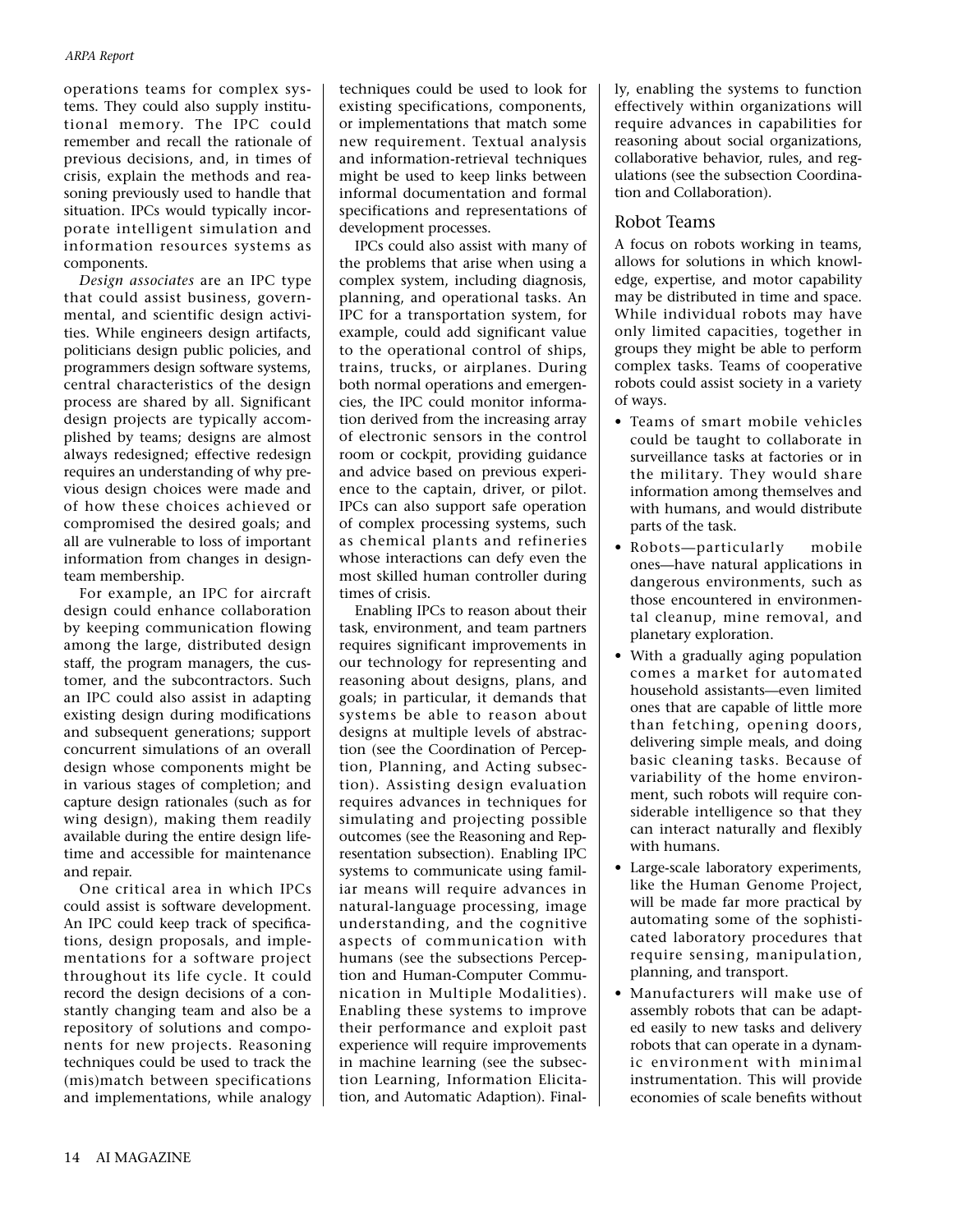the need for a major investment in specialized factories.

The capabilities necessary to realize such systems go well beyond traditional computer-controlled machines such as the industrial robots used in automobile spot-welding. These new robots must be able to move safely and effectively in natural human environments; determine which obstacles can be moved, which can be avoided, and which can be moved over without causing damage; and coordinate with or react to other agents. The hardware for such advanced robots is being developed today, but the ability to employ them in unaided situations or in effective teams remains to be developed.

AI techniques can enable robots to evolve from objects that must be strictly controlled to objects that can be managed. Advances in the traditional robotic disciplines will be necessary (to provide more affordable sensors, for example) but these will not be sufficient. Progress requires more sophisticated perception, integration of input from a range of sensors, and the joint use of symbolic and sensory information (see the Perception subsection); enriched capabilities for robots to communicate with each other and with humans (see the Human-Computer Communication in Multiple Modalities subsection); abilities to plan individual and collective actions and to monitor and control their execution (see the subsections Coordination of Perception, Planning, and Acting, and Coordination and Collaboration); and the ability to acquire new behaviors by learning or by being told (see the subsection Learning, Information Elicitation, and Automatic Adaption).

#### Research Thrust Areas

The focus of this report is strategic: to define an AI research agenda that will support the development of highimpact application systems like those described in the previous section. The challenges presented by these systems cannot be overcome by improved engineering alone. Solutions will require improved understanding of the processes to be created and modeled, including better understanding of the processes that underlie intelligent behavior in people. The computational study of intelligence—one of the fundamental scientific challenges of our time—is key to this undertaking.

The seven research thrusts we identify cross traditional AI-research boundaries. They form a bridge between high-impact application systems and underlying research problems. Each represents a significant opportunity in AI. A substantial research investment now will provide a solid base for constructing intelligent systems and will result in considerable payoff in both the long- and shorter-term. The systems context provided by the high-impact applications is likely to spawn new problems and stimulate new kinds of work.

These research thrusts encompass many major issues in understanding the fundamental nature of intelligence, both human and machine. Extensive and ambitious as this research agenda is, like other strategically defined research, it needs the complement of research that is not strategically defined. Both the problems and the payoff of such research are difficult to predict. But a scientific understanding of information processes such as learning, reasoning, and perceiving could change our understanding of ourselves and the world about us, with consequences that are as difficult to foresee as those of other fundamental breakthroughs in science.

Each research thrust area contains a substantial base of existing techniques, tools, and well-defined problems from which to draw. In the sections that follow, we briefly characterize the problem, the research base, and the key scientific challenges for the future.

#### Learning, Information Elicitation, and Automatic Adaptation

Systems that can generalize, learn from experience, and adapt to new circumstances have the potential to reach higher levels of performance than systems that must be modified manually to deal with situations their designers did not anticipate. Virtually all high impact application systems can be more powerful if they can learn from experience. For example, information assistants that can learn will be able to tailor their information-retrieval process to a user's needs without having to be told exactly what to do; they will instead generalize from previous interactions with the user. Learning skills will enable an intelligent coach system to deal with new types of problems, for example, drawing on its experience in the design of one type of automobile and applying it to the design of another. Networks of robots and computerbased agents in simulated worlds can avoid future coordination problems by learning from their experience in interacting with other robots.

Basic research has steadily advanced the fundamental technology of machine learning for more than two decades. A wide variety of learning methods—including decision-tree induction, neural networks, genetic algorithms, explanationbased learning, and case-based reasoning—have empirically demonstrated their utility on a broad array of real-world problems, from realtime evasive maneuvering to prediction of protein secondary structure. Significant progress has also been made by theoretical computer scientists in mathematically characterizing the scope and computational complexity of such algorithms.

Areas that have recently generated excitement in the machine-learning community include goal-directed learning, in which programs make decisions about what, when, and how to learn; practical methods for learning in the presence of a significant number of irrelevant features; the use of knowledge the system already has to improve the quality of learning; use of machine-learning techniques for scientific discovery and other kinds of data mining; the integration of learning with planning, language processing, and perception-action; and active learning, in which programs design experiments and other information-gathering activities that supplement the analysis of presented data.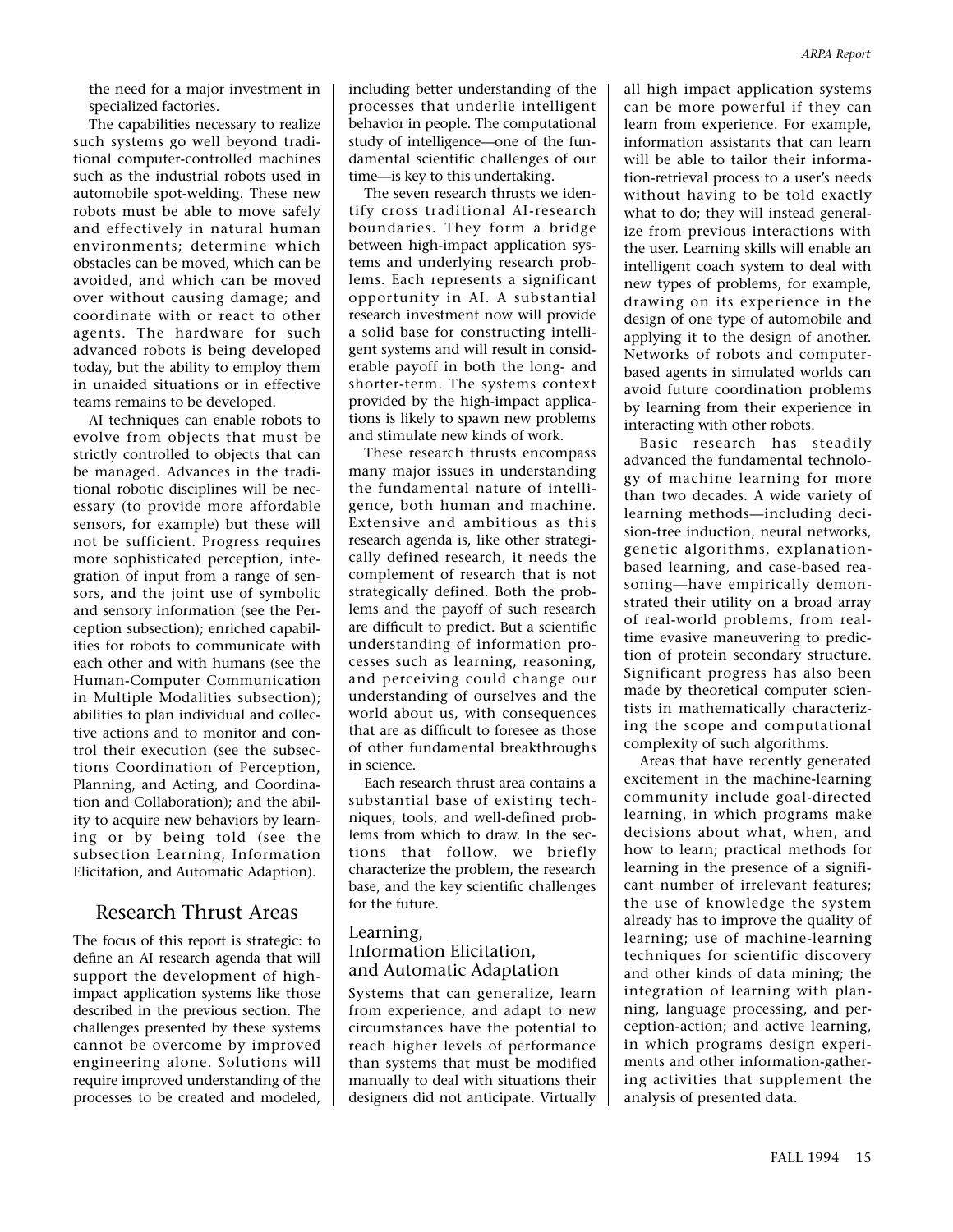# Coordination of Perception, Planning, and Acting

Intelligent systems must be able to plan—to determine appropriate actions for their perceived situation, then execute them and monitor the results. Planning, in turn, requires advanced capabilities to represent and reason about time, action, perception and the mental states of other agents. To cope with realistic situations, systems must be able to deal with incomplete, uncertain, and rapidly changing information and must have mechanisms for allocating resources between thinking and acting. Information-resource systems, for example, need to plan the best way to acquire information, trading off the urgency of the request against the cost of accessing different databases, the expected time required, and the likelihood of success. Simulated agents, intelligent coaches for operating complex systems, and taskable robots will all have to cope with complex physical processes and situations in which the actions of other agents conspire to create a complex, unpredictable, dynamic environment.

Basic research in planning has provided a substantial base on which to develop intelligent planning capabilities. Expressive action-representation languages have been devised and given precise semantics. The formal bases of planning are well understood, as is the computational complexity of the problem in general. A variety of algorithms have been developed for constructing plans to satisfy a given set of goals. Learning techniques have been applied to reduce the time planners take to solve problems by enabling them to effectively apply previously derived solutions to new problems. Recently, a new class of planning systems was developed that combines perception, planning, and action and guarantees a response in bounded time. These *reactive planning systems* function in dynamic worlds to which they are connected by their perceptual system; they are more easily linked to traditional control mechanisms for the low-level operation of effectors. Practical systems that have been crafted to take advantage of domain-specific con-

straints can automatically develop plans consisting of thousands of actions, both sequential and parallel, in domains such as logistics, assembly, and manufacturing.

Research in this area currently focuses on several key challenges. One focus is managing the trade-offs among acting, planning, and acquiring further information to reduce uncertainty. For example, will interrogating more databases improve the quality of the answer that an IRSS needs to deliver within two hours without raising the cost prohibitively? In many applications, an extra moment's thought might lead to a better plan, but each delay can also make the problem more difficult. Techniques have been developed that combine decision- and game-theory techniques with classical AI techniques, but significant representation and efficiency questions must still be addressed.

Another research focus grows out of the differences between reactive and classical planners, which excel at different types of tasks. Some intelligent systems will need to perform both types; hence, another area of investigation concerns the appropriate partitioning between reactive behaviors and deliberative behaviors and the development of techniques that integrate planning, perception, information seeking, execution, and plan modification. Other investigations aim to examine ways in which systems can effectively decide among conflicting goals and to analyze ways in which systems can effectively build models of the world, apply them to situations, and modify them from experience.

## Coordination and Collaboration

The ubiquity of computers, networks, and distributed information resources means that collaboration is itself ubiquitous. For example, the anticipated national information infrastructure (NII) environment is too large, complex, dynamic, and open to be managed centrally. The people using the NII will be as diverse as the citizenry of this country: they represent many backgrounds, levels of comput-

er experience, and cultures. Consequently, the systems that operate on this infrastructure must be flexible in the ways in which they work and communicate with users. In almost every undertaking, multiple intelligent agents will need to collaborate both with other intelligent systems and with people to provide the services and information needed.

All of the high-impact application systems will require both human-computer and computer-computer collaborations. Machines can be designed to follow fixed protocols, but any collaboration that involves people will have to take into account the ways that people work. The amount and types of communication between agents will also vary widely, depending on both the types of participants and the costs of communication.

Research in AI has already produced a number of models of cooperative and collaborative behavior as well as techniques for allocating tasks and resources among multiple agents and negotiation protocols for coordinating their activities. A range of organizational structures have been examined, from tightly coordinated distributed systems to spontaneous partnerships of independently designed and self-motivated systems. Practical success has been achieved in areas such as distributed sensing and planning and network diagnosis and management, in which agents with a limited set of functions can be made to work together using relatively simple communication protocols. Substantial theoretical understanding has been achieved with the methods that systems can use to represent and reason about other systems' objectives, capabilities, and priorities and about the information that must be communicated to guarantee successful collaborative action. Representation languages are being developed to support collaborative processes such as concurrent engineering. Some steps have been taken in the commercial sector (such as Telescript, OLE, and CORBA), but these steps address only low-level coordination; they cannot adapt to changes in the environment and are consequently unable to automatically incorporate new, indepen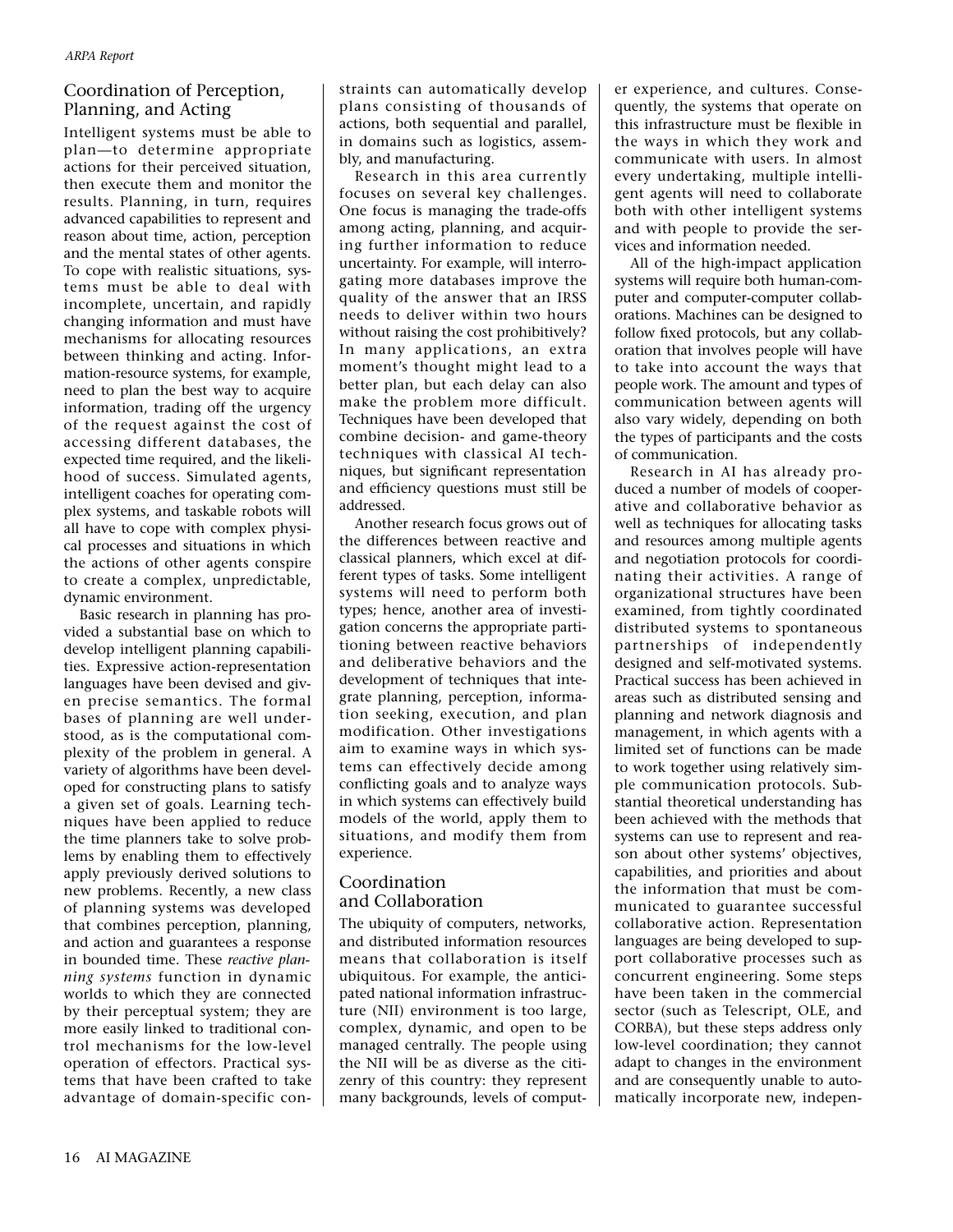dently designed resources.

One active area of current research is the development of methods for more effectively reasoning about other agents' abilities and the value to them of different actions or goal states. Another area is the design of techniques for task and resource allocation in different organizational structures, for example, negotiation protocols, contracting methods, and other communication languages and standards that enable agents that were developed separately to collaborate as part of one system. A key question is how to take account of the reliability of the information a system receives from other agents and the confidence it can have that another agent will keep its commitments. Other investigations in the area of collaboration consider the cost-benefit tradeoffs in communication. Communication, although often valuable, is not always cost free: in dynamic situations, such as realistic simulated worlds, the time cost of communication must be considered.5 A final research issue concerns remote and distributed control of physical agents, for example, in teams of robots. The unpredictable delays in networks that can be tolerated for many text and vision applications are unacceptable when motion-control information is transmitted.

## Perception

Most of the high-impact application systems require an ability to handle several types of perceptual information. For example, teams of robots need vision, language, and touch capabilities to function realistically. Design associates will need to interact with their environments and other team members; operational associates will need to monitor the behavior of complex systems using a variety of sensing devices. Humanlike communication that will make computers more accessible to everyone will require advances in perceptual capabilities, such as image interpretation, gesture recognition, and spoken-language understanding.

The ability of computer systems to perceive and communicate has evolved dramatically over the past decade as a result of research in AI and related disciplines that address issues of human and machine perception. Large-vocabulary, discretephrase speech recognition is commercially available; several laboratories have developed speaker-independent real-time continuous speech-recognition systems for tasks requiring several thousand word vocabularies. These systems complement advanced natural language-processing techniques, which now support automated clipping services for categorizing newspaper stories, as well as partially automated translation of technical manuals into foreign languages. Automatic vision systems are used commercially for inspection of manufactured parts, and semiautomatic systems for various image-analysis tasks should be available soon. Critical capabilities such as real-time stereo analysis are also within reach.

One central challenge in all areas of perception is to increase the range of signals that can be interpreted, for example, understanding unrestricted outdoor scenes as opposed to known industrial parts, or naturally occurring speech as opposed to *read* speech. A second challenge is to increase the accuracy of the interpretation process. A third is to enable real-time perception with acceptable accuracy. The methods being investigated in the perception community include using more sources of information, and designing automatic training methods that work alone or in combination with handcrafted rules and models. Image understanding techniques are being developed to interpret multiple views of the same scene or event, for example, in a video of an object in motion. Symbolic rules and models can be augmented by methods that learn automatically from data the likelihood that a rule or model component will be applicable in a given situation. These techniques, which take advantage of informative statistical patterns that humans cannot reliably detect, improve the robustness of the interpretation process and decrease the time necessary to adapt a perceptual system to a new domain. A final research challenge that is central to all the perceptual modalities is how to coordinate symbolic methods with nonsymbolic ones (for example, stochastic methods or neural networks). Research has reached the stage where significant advances in combining the best features of both approaches look to be within reach.

*ARPA Report*

## Human-Computer Communication in Multiple Modalities

Communication among people is marked by its flexibility, from the casual nod of a passerby conveying a greeting, to a high-school teacher's math lecture with its complex interaction of lecturing, drawing diagrams on a chalkboard, and answering questions. People use a number of different media to communicate, including spoken, signed, and written language; gestures; sounds; drawings, diagrams, and maps. The high-impact application systems must also be able to understand the full range of communication media.

For example, the editor of the six o'clock news or an intelligence analyst might request a video clip containing the man to the left of Mandela, while pointing to a photograph in an on-line magazine. The photograph's caption might identify the individual as deKlerk; alternatively, his face might need to be compared to a library of prominent South Africans. Similar challenges arise in teams of robots. To process the statement, "That's where the repair kit is kept," said with a finger pointing to a cabinet, a robot must combine understanding of the utterances of the (human) trainer with interpretation of the images it is currently receiving from its cameras. For humans to participate in activities using simulated environments, capabilities such as gesture and expression recognition will be required.

Intelligent systems must also be able to convey information using all the communication media. For example, an IRSS helping a user find a new home might provide information using a combination of maps, diagrams, text, and spoken descriptions. These various media need to be combined so that information is communicated in the manner most appropri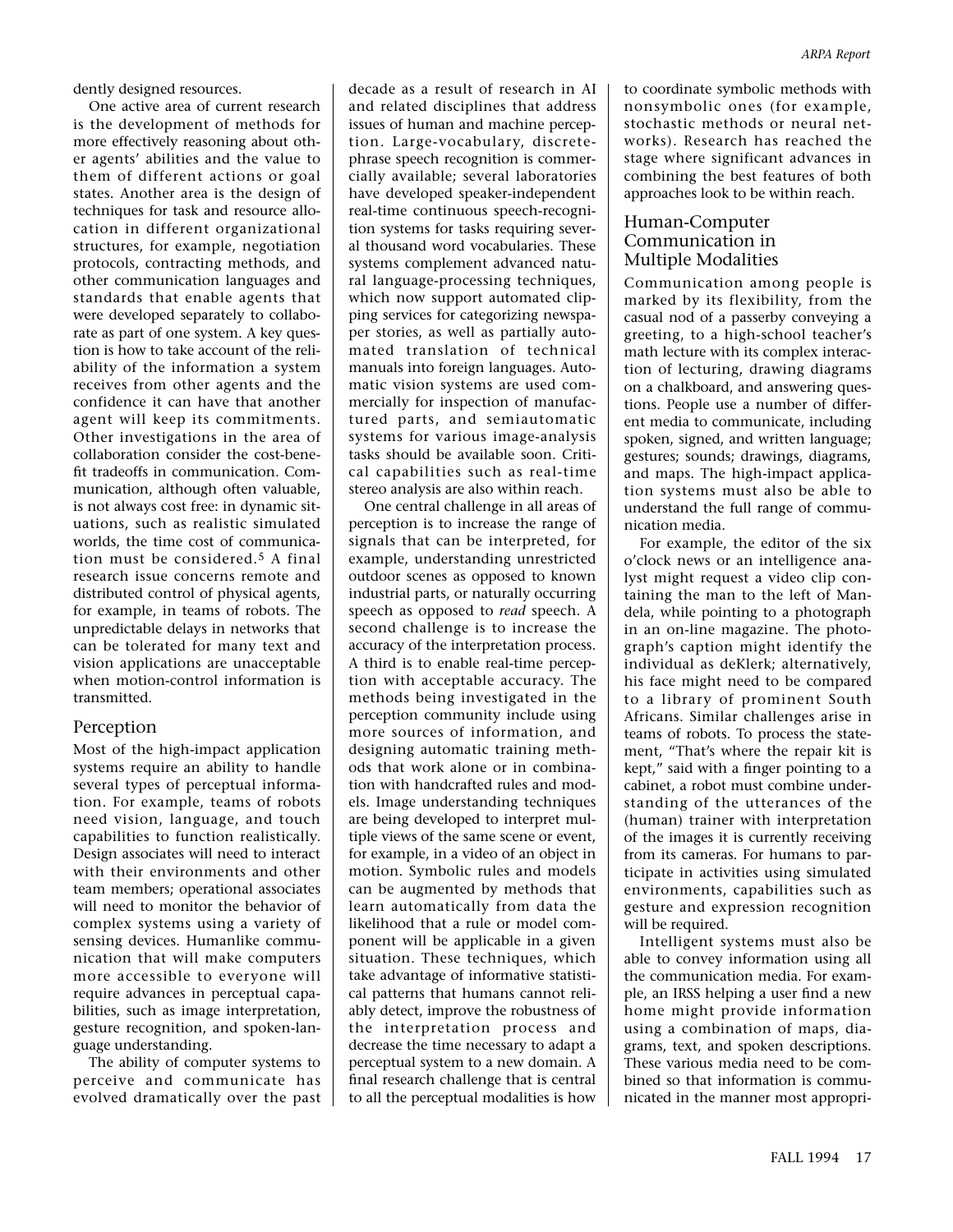ate to the particular user and task at hand.

Articulate intelligent systems require integrating and using multiple modalities. Interpretation and synthesis processes in individual modalities are subject to a certain degree of error; even humans misunderstand each other. The joint use of multiple modalities permits one modality to compensate for interpretation errors of another. For example, a speech recognition module might do poorly on infrequent proper names, but these names are easy to write with a pen.

The ambitious systems envisioned here are, of course, a long way off, but even limited progress in broad-band human-computer interaction has the potential for large payoffs. Techniques for fusing multimodal input could serve as the basis for simpler interfaces that allow the user to combine speech, mouse, and keyboard input, using each where it is most convenient. Advances in media coordination could allow for more efficient interactions between computer and user in the standard computer applications of today, for example providing guidance to a spread-sheet user through coordinated audio and highlighting of cells. Simple models of how people perceive maps and diagrams could lead to automatic mapping systems or graphic design tools that would allow a normal computer user to adequately perform such tasks in the absence of a highly trained graphic designer.

Research in this area can start from a solid base in vision, facial gesture modeling, speech recognition and synthesis, natural-language processing, and automated design of informational graphics and animations. Central challenges for interpretation include developing representations that enable combining information from different modalities and developing techniques for synchronizing different interpretation processes. Central challenges from the production side include managing the content to be conveyed so that it is appropriate to the media available, apportioning it correctly for conveyance by the appropriate medium, and synchronizing the multiple media components.

#### Content-Based Retrieval

The Internet is already populated with enormous amounts of multimodal information, from pages containing images, text, and graphics to video with sound track. This wealth of information will grow ever more extensive when the NII becomes a reality. IRSSs will need to provide access to a wide variety of information, including visual and audio data, in addition to commonplace structured databases.

Any access to these materials beyond the simple keyword and hypertext browsers now available will require automatic indexing schemes that work across multiple modalities and will require capabilities for content-based retrieval. The MandeladeKlerk photo query in the previous section provides a simple example. A successful reply requires that clips in the video library be scanned using both symbolic content (such as captions) and visual information (face recognition). Recognition of moving images presents a yet more impressive challenge, and substantial benefit. Consider for example, a medical student who wants to see an example of a particular kind of suturing technique. The relevant video clip may be filed under a different category, such as the overall procedure being performed (such as ulcer surgery). The student needs an intelligent system capable of looking through the video library to find a clip that offers a good illustration. Finding even potentially relevant clips might require significant reasoning, such as first narrowing the search down to clips of surgeries, then to particular types of surgeries, and then perhaps to particular physicians. Then the candidate clips would need to be reviewed to determine which ones show the type of suturing in question, and finally selecting the best example.

Existing language-processing and vision techniques, mentioned in earlier sections, can provide a starting point for intelligent, content-based retrieval of information. Significant research challenges include determining the kinds of image annotations, video, and audio data that are needed to enable efficient and effective access; developing techniques for automatically processing raw data to produce these annotations; providing a means of representing multimodal queries, whether in query languages for users or as target translation languages for sophisticated human-computer communication systems; developing capabilities for performing these tasks quickly enough so that users can afford to search many images or videos; and integrating multiple access techniques.

This research thrust, possibly even more than the others, requires coordination of AI researchers with those in other areas of computer science, notably database and network experts. AI can provide a significant body of experience in the process of task and domain modeling and in interpretation methods. This research thrust can also benefit from the results of work in learning and perception. Progress in this area will likely impact, and benefit from, other areas of AI concerned with interpretation from various sources, such as diagnosis.

## Reasoning and Representation

Research in reasoning and representation is needed to support the full range of high-impact applications systems. For example, in software engineering, AI representation and reasoning techniques can be used to describe the interfaces of software components and to find how to connect components from different sources to achieve a complex goal. In computer engineering, logical reasoning techniques are crucial in specifying and verifying complex digital systems such as telecommunication protocol chips, while advanced simulation systems require qualitative reasoning techniques to avoid the computational bottlenecks of solving large systems of equations in simulations of complex physical systems.

In any realistic problem, including those that arise in the high-impact applications systems, reasoning must be done under less than perfect conditions. Intelligent information systems must deal with data that is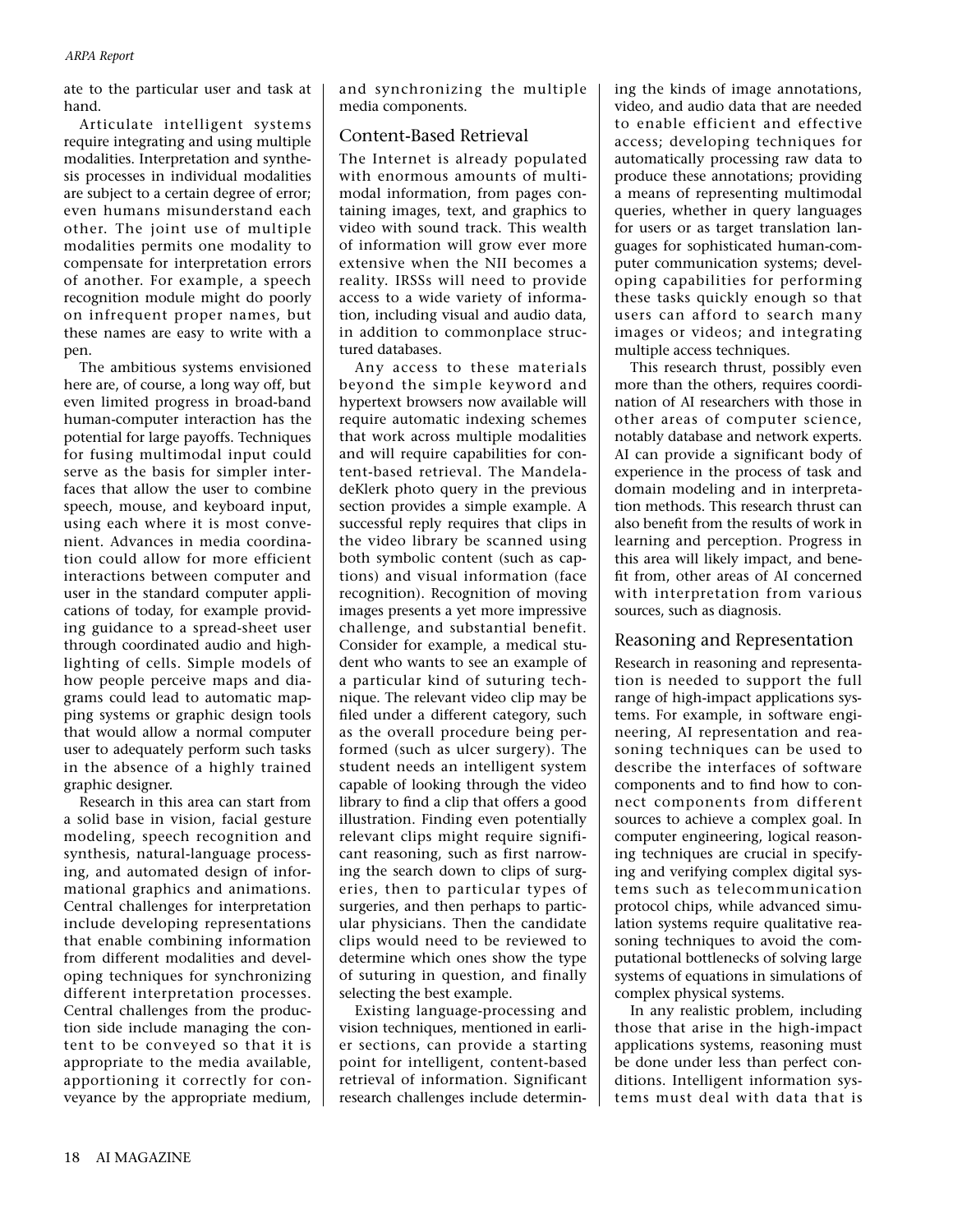imprecise, incomplete, uncertain, and time varying. They must be able to manage with domain knowledge that is incomplete, and they must do as they meet pressing real-time performance requirements. Finding a solution that is guaranteed to be optimal—under any reasonable interpretation of *optimal*—can be shown to be computationally intractable: it cannot be done efficiently no matter how much faster we make our computers. Consequently, we must develop fast heuristics that can be shown to lead to good—if not necessarily optimal— solutions.

The IPC for transportation illustrates the typical challenges faced by a reasoning system. Sensor data providing the system with recent information about traffic are bound to be imprecise and, from time to time, unreliable because of sensor failures, drifts, or extreme operating conditions such as overheating. This incomplete and vague data must be reconciled, integrated with available statistical information, and analyzed to identify trends and situations that require corrective actions such as changing the timing of traffic lights. Decisions must be made quickly and in a way that can be justified to the end-user.

AI research to date has partially addressed these issues by developing many specialized reasoning techniques, including *anytime reasoning*, techniques for enabling a system to reach the best possible conclusion within the time available; *nonmonotonic reasoning,* techniques for leaping to conclusions based on partial information in a justifiable way that allows conclusions to be withdrawn if necessary as new information comes in; *case-based reasoning,* techniques for using previously acquired solutions to old problems as the basis for new solutions to new problems; and *Bayesian networks,* a technique for using causal and probabilistic information efficiently.

Each of these techniques—and others developed by the AI community works only in limited domains. Further research is needed to extend the scope and efficiency of these techniques and to integrate them. Moreover, given that finding the optimal solutions is beyond our capabilities (or any capabilities we can hope to develop), we need to better understand the degree to which the solutions these techniques provide approximate the optimal solutions and the conditions under which a technique can be used safely. Progress in these areas should not only help us build better systems, but should also increase our understanding of how humans manage to deal with complexities as well as they do.

A variety of representations that capture information at multiple levels of abstraction and in different degrees of detail will be needed to deal effectively with complex systems. For instance, the most abstract level will represent the core conceptualization, providing information about the way an artifact accomplishes its goal. Systems will be able to reason quickly, but only imprecisely, with representations at this level. More specific representations will encode additional detail and enable more precise reasoning, but at greater computational cost and with increased difficulty in interpretation. AI research to date has produced a substantial repertoire of representation techniques. Research is needed to identify the levels of representation appropriate for modeling different types of complex systems, and to develop reasoning techniques that support combining representations of different devices at different layers into effective models of a complex system.

## Building Large Systems

Achieving the goals set forth in the preceding sections requires integrating multiple capabilities. The highimpact applications require solutions that retain efficiency and robustness in large-scale, demanding environments. This section describes several needs that pervade both the research thrust areas and the development of these applications.

*Better programming tools:* For many years AI researchers developed their own programming environments, which typically were years ahead of their time. However, this is no longer the case. The computer industry, having taken over the role of tool developer, has largely ignored the needs of advanced computing researchers, instead focusing on less ambitious, but more profitable, markets. Better programming tools are of enormous importance if we are to build largescale systems that integrate multiple capabilities.

*Sharable resources:* The advances in AI technology necessary for largescale applications cannot be achieved by individual researchers working alone. Instead, researchers must build on the work of others, working collaboratively. We need to develop and maintain large-scale knowledge-bases and program libraries and to create knowledge representation capabilities that will allow these shared resources to be used successfully.

*Common-sense knowledge:* Brittleness has been a perennial problem with intelligent systems constructed to date: they are good at their task but their performance falls off drastically as they move away from that task. Human expertise is far more flexible; it rests on a large stock of commonsense knowledge about the world, a very large collection of basic facts and inferences. A substantial commonsense knowledge base would lend an important improvement to the performance of many systems.

Significant progress in this area depends on the development of improved knowledge representation and reasoning techniques (see the section Reasoning and Representation), and is likely to have pronounced influence on research in this area in return, because "plausible" reasoning methods in several domains—especially temporal and spatial reasoning—are likely to incorporate aspects of common-sense knowledge. Moreover, attempts to encode large-scale common-sense knowledge effectively will continue to provide demanding tests of the representational power and effectiveness of formalisms.

*Semantics of module composition:* Large systems cannot be built simply by composing fragmented capabilities for individual technical problems. Constructing high-impact application systems will require integrating many